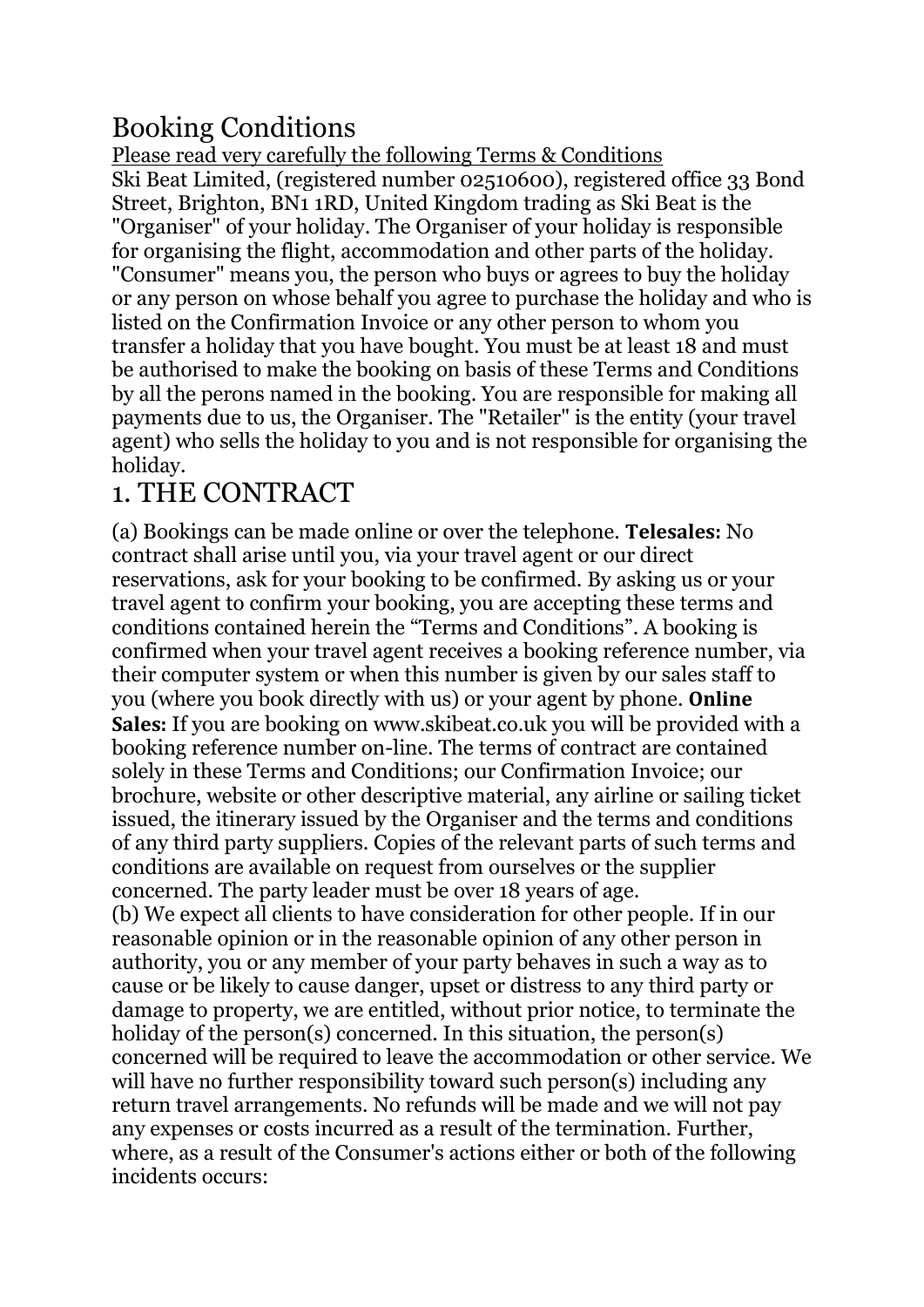(i) there is a delay or diversion to the means of transportation the subject of this contract;

(ii) the accommodation in which the Consumer is staying is damaged; the Consumer, hereby agrees to indemnify the Organiser against any claim (including legal costs) made against the Organiser in relation to the occurrence of such incidents.

(c) Minimum Age: Any passenger who is under 18 years at date of departure (a minor) must be accompanied by an adult (over 18 years of age on date of departure) and will not be permitted to travel in circumstances where the minor is not accompanied by an adult (over 18 years of age on date of departure) and in such circumstances 100% cancellation charges will apply.

(d) Excursions are not packages and do not form part of this holiday contract nor are they governed by the Package Holidays and Travel Trade Act 1995/the Package Travel Regulations 1992.

## 2. PAYMENT & CANCELLATION CHARGES

The holiday must be paid for in full 12 weeks before the scheduled date of departure. If the holiday is booked within 12 weeks of the scheduled departure date payment will be automatically processed on the card used to pay the deposit. Any balance outstanding for any services added to the booking will be automatically processed from the card used to pay the balance. If the full payment has not been settled on the balance due date of the holiday, the Organiser shall have the option to cancel the holiday. If the Organiser exercises that option or if the Consumer cancels the holiday (which cancellation must be notified in writing to the Organiser) the following cancellation charges are payable by you.

**CANCELLATION BY YOU:** Should you or any member of your party need to cancel all or part of your chosen holiday once it has been confirmed, the party leader must immediately advise us in writing.Your notice of cancellation will only be effective when it is received in writing by us at our offices.We reserve the right to utilise unoccupied beds. If you or any member of your party cancel the holiday, the following charges shall be payable by you.

As we incur costs from the time we confirm your booking and may be unable to re-sell your holiday, the following cancellation charges will be payable. Where the cancellation charge is shown as a percentage, this is calculated on the basis of the total cost payable by the person(s) cancelling excluding insurance premiums and any amendment/cancellation charges which have already been incurred. Insurance premiums and amendment/cancellation charges are not refundable in the event of the person(s) to whom they apply cancelling.

- Up to 12 weeks prior to departure, any deposit will be forfeited.
- Within 12 weeks of departure, the greater of any deposit or 25% of the cost of the holiday is forfeited.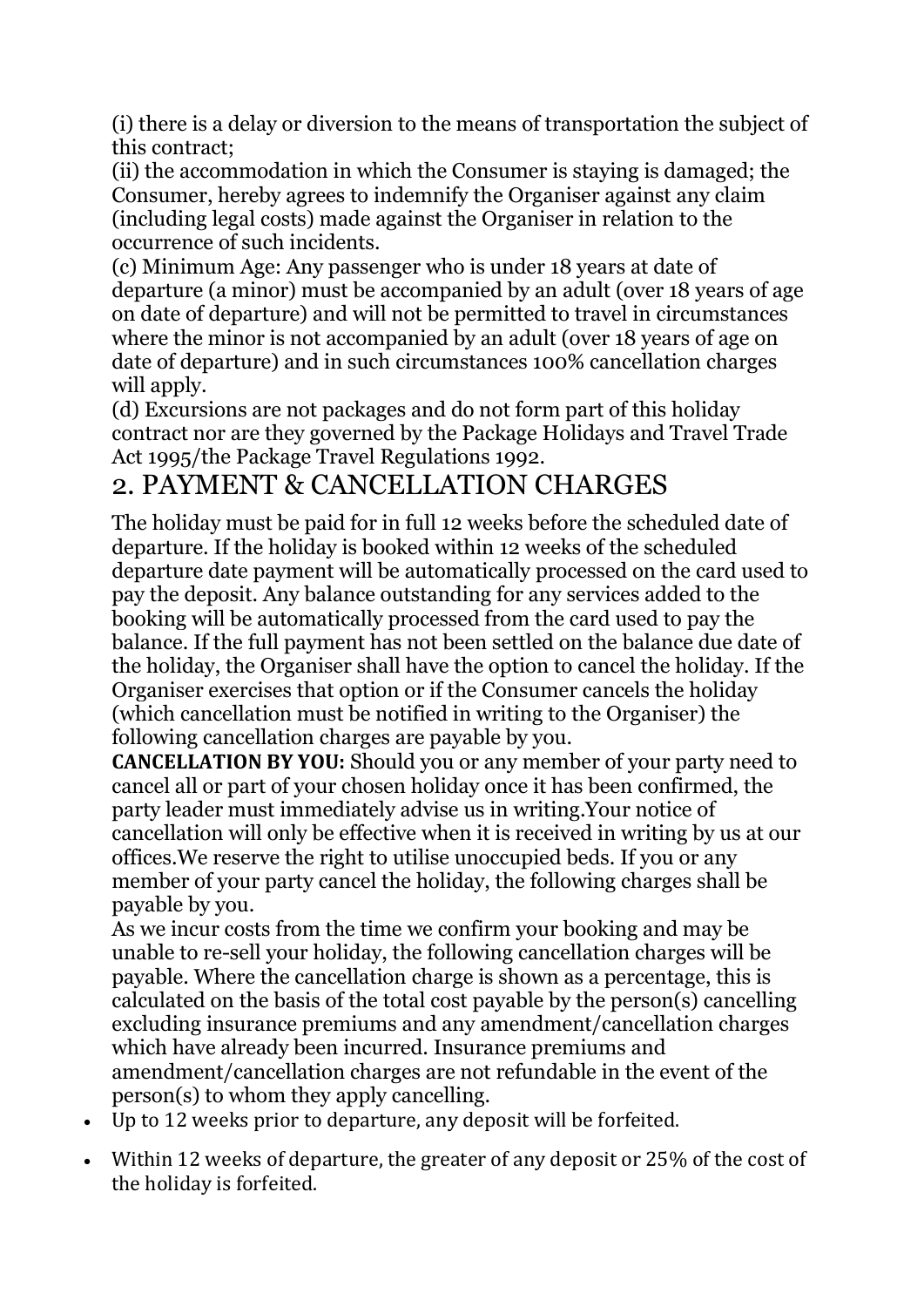- Within 6 weeks of departure, the greater of any deposit or 50% of the cost of the holiday is forfeited.
- Within 4 weeks of departure, the greater of any deposit or 75% of the cost of the holiday is forfeited.
- Within 2 weeks of departure, the greater of any deposit or 90% of the cost of the holiday is forfeited.
- Within 1 week of departure, 100% of the cost of the holiday is forfeited.

All cancellation charges apply to each person covered by a booking. Any insurance premium payable is not refundable.

Because of the ever changing nature of airfare structures and the increasing availability of instant purchase air fares most of the flights which we sell must be paid for in full at the time of booking together with the deposit payable (the amount of which will be advised at the time of booking). Such airfares are non refundable and accordingly cancellation of holidays involving instant purchase/ ticketed flights will incur loss of airfare together with our standard cancellation charges as detailed above.

### 3. SUBSTITUTION

(a) Where the Consumer is prevented from proceeding with the holiday, he may transfer his booking, having first given the Organiser or Retailer six weeks notice in writing of his intention to do so before the departure date. The transferee of the Consumer must accept these Terms and Conditions and comply with any other requirements of the Organiser applicable to the holiday.

(b) A Consumer who transfers a holiday booking shall be jointly and severally liable with the transferee to the Organiser or Retailer for payment of any balance due in respect of the package and for a Substitution Fee of  $\epsilon$ 32 /£32 per person substituted (or such other greater sum as may be advised). Insurance is not transferable.

## 4. ALTERATION BY THE CONSUMER

If after acceptance by the Organiser, a Consumer wishes to alter a holiday, the Organiser may do so, at its discretion. A request for alteration must be in writing and must be accompanied by an Administration Fee of  $\epsilon_{32}/\epsilon_{32}$ per person which payment is not refundable. If only some of the Consumers booked request a change, which is found to be practicable, a price adjustment for all Consumers on the same booking may be payable and must be discharged on the date shown on the Organiser's written confirmation of such change. If default is made by the Consumer in complying with foregoing requirements, the Organiser shall have the right to cancel the holiday in accordance with Clause 2 and the cancellation charges as provided for in Clause 2 are payable by the Consumer.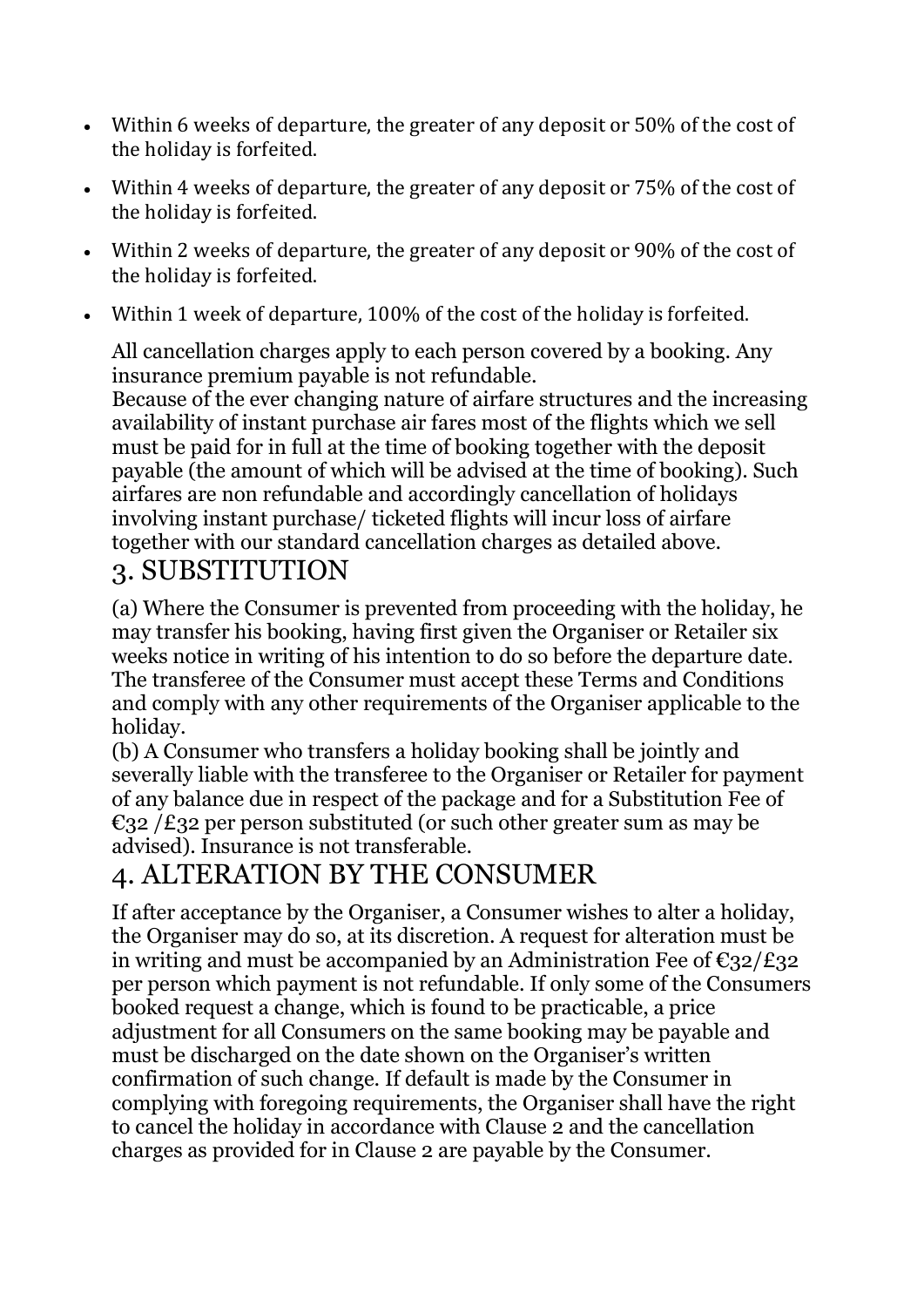*\* Please note that in addition to our Administration Fee, Amendment Fees (such as those imposed by our suppliers) may also apply, depending on the nature of the amendment. Details of the applicable Amendment Fees can be obtained from our reservations department on request.*

# 5. PERSONS WITH SPECIAL NEEDS

It shall be the Consumer's responsibility to disclose to the Organiser any medical condition or disability of a member of his party which may be relevant. Consumers are required to complete and return the Organiser's Special Needs Form detailing any special requirements which they may have as a consequence of any medical condition or disability. The Organiser cannot accept liability for the unsuitability of any holiday where the Consumer fails to complete and return the form. The Organiser reserves the right to decline to provide a holiday for a person with special needs where in the Organiser's opinion that holiday would be inconsistent with those special needs.

# 6. SPECIAL REQUESTS

Special requests (e.g. ground floor accommodation, seaview, etc.) shall be communicated by the Consumer in writing to the Organiser or Retailer at the time of making the booking, The Organiser shall use reasonable endeavours to fulfil such requests. The granting of such requests is the sole responsibility of the supplier. No liability shall attach to the Organiser for failure to comply with a special request and such requests do not form part of the contract.

### 7. ALTERATION / CANCELLATION BY THE **ORGANISER**

Without prejudice to your statutory rights:

(a) The Organiser reserves the right to alter, change, curtail or cancel a holiday.

(b) If as a consequence of "force majeure" (as hereinafter defined in subparagraph (f) of this clause), the Organiser is obliged to curtail, alter, extend or cancel a holiday, the Consumer shall not be at liberty to maintain a claim for compensation or otherwise for any loss arising as a consequence of the said curtailment, alteration, extension or cancellation of the holiday. Very rarely, we may be forced, due to force majeure (please see subparagraph (f) of this clause) to change or terminate your holiday after departure but before the scheduled end of your time away. This is extremely unlikely, but if this situation does occur, we regret we will be unable to make any refunds (unless we obtain any refunds from our suppliers), pay you any compensation or meet any costs or expenses you incur as a result.

(c) The Organiser requires a specific minimum number of bookings to operate a specific programme of holidays. The Organiser's obligation to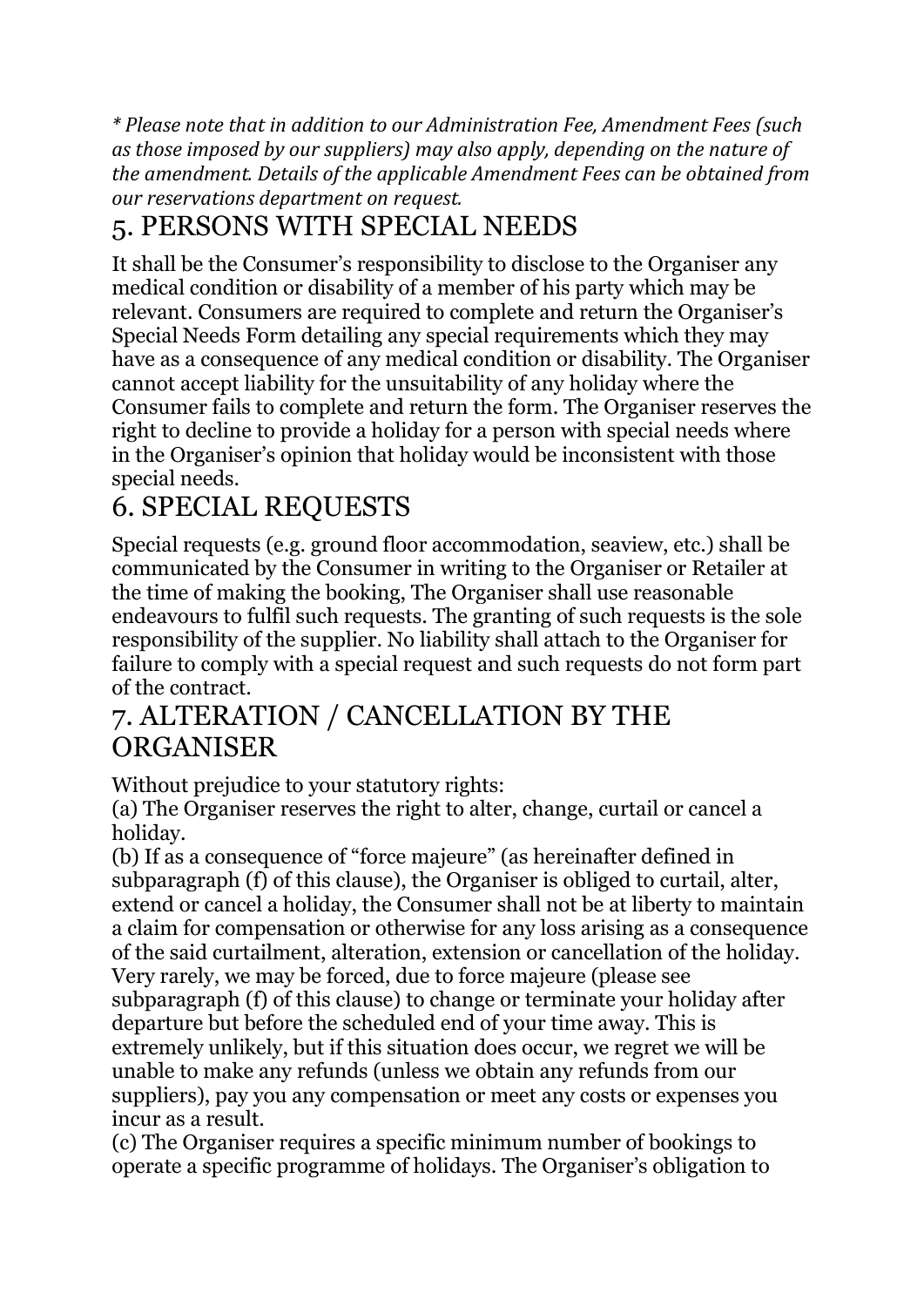provide that programme shall be contingent upon the Organiser receiving and maintaining that number of bookings. In the event that the Organiser does not receive the minimum number of bookings or having received such a minimum number, has that number reduced by reason of cancellation or transfers by Consumers or otherwise, the Organiser shall be entitled to cancel or curtail the relevant programme up to 4 weeks prior to the departure date and the Consumer shall not be entitled to make a claim for loss arising as a consequence of cancellation or curtailment in these circumstances. The Organiser shall notify the Consumer in writing within 7 days of any cancellation or curtailment necessitated by the foregoing circumstances.

(d) If prior to the time of departure there is a cancellation, or a major change, such as a change of resort area, or a change of accommodation to a lower rating, or an alteration of the departure time of more than 18 hours, the Organiser shall, if practicable, offer an alternative comparable holiday of at least similar standard or shall refund the Consumer all monies paid. Unless within 7 days of issue of the offer of an alternative holiday, it is accepted by the Consumer in writing, the Organiser shall assume that the Consumer has declined such offer and the Consumer shall only be entitled to return of the payment made.

(e) Where the Organiser makes a major change in the holiday as contemplated in subparagraph (d) of this clause the Consumer shall be entitled to receive compensation in accordance to the scale set out in this sub-paragraph. No compensation shall be payable where the alteration is for reasons referred to in sub-paragraph (b) or (c) of this clause. Notification Period prior to Departure Date Compensation per Person **Notification Period prior to Departure Date Compensation per Person**

- Within 8 weeks  $\text{\textsterling}13/\text{\textsterling}13$
- Within 6 weeks  $\text{\textsterling}25/\text{\textsterling}25$
- Within 4 weeks  $\text{\textsterling}38/\text{\textsterling}38$
- Within 2 weeks  $\text{\textsterling}50/\text{\textsterling}50$

(f) In these Terms and Conditions, the term "force majeure" means unusual and unforeseeable circumstances beyond the control of the Organiser, the Retailer or other supplier of services, the consequences of which could not have been avoided even if all due care had been exercised or an event which the Organiser, the Retailer or the supplier of services, even with all due care, could not foresee or forestall. It includes Acts of God, natural disasters, adverse weather conditions, fire or other destruction of any vessel, craft or vehicle to be used in connection with a holiday, riots, acts of war, terrorism, civil commotion exercise of legislative, municipal, military or other authority, strikes, industrial action, requisition of equipment, mechanical breakdown, shortage of fuel, insolvency or default of any carrier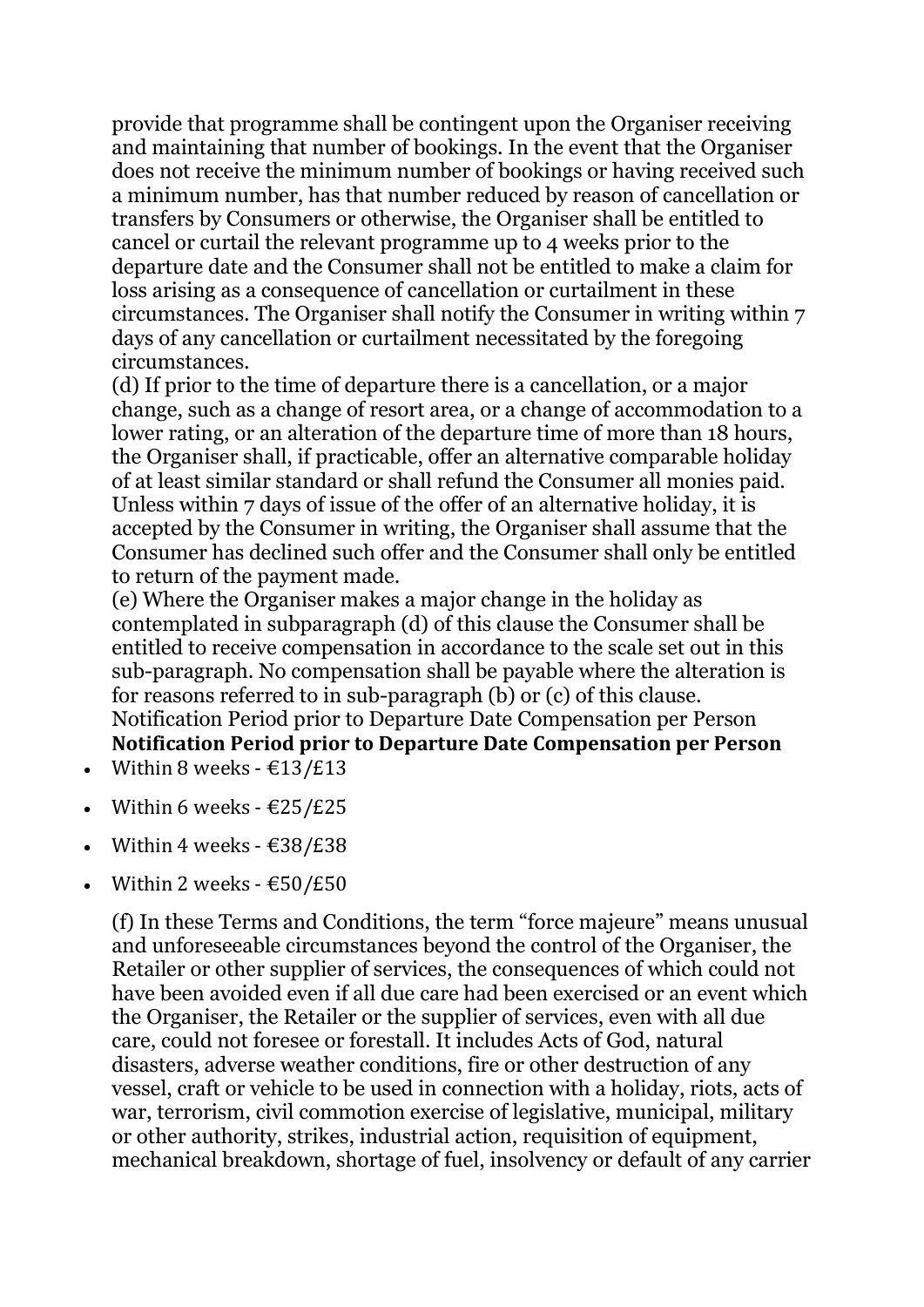or service supplier connected with a holiday, fraud perpetrated against the Organiser or any other reason beyond the control of the Organiser.

## 8. INSURANCE

**The Consumer's attention is drawn to the exclusion clauses and excesses in the insurance policy arranged by the Organiser.** It is a condition of all contracts for package holidays that the Consumer is covered by either the insurance organised by us or an alternative policy equal or better in each section than the cover arranged by us.

**Seat only Clients:** You are strongly recommended to avail of the insurance arrangements, which have been put in place by the Organiser or a comparable insurance cover.

It is the responsibility of the Consumer to check that the insurance scheme provides the Consumer with his/her desired level of cover. In so arranging insurance cover of the Consumer the Organiser is acting as the agent of the relevant insurer and shall not be responsible to the Consumer of any default by the insurer under that policy. All claims made against the insurance policy shall be made directly to the insurer. The Consumer shall be responsible for making any special or increased insurance arrangements which he deems necessary.

**Medical costs abroad:** It is essential that you have adequate medical insurance and that you carry a copy of your insurance policy with you. If you have a medical bill whilst on holiday it is common practice to pay the entire bill in resort.

# 9. PRICE CHANGES

Whilst we endeavour to maintain advertised prices, we must reserve the right to increase or decrease them at any time after publication for any reason (including because our costs may have changed since those prices were calculated). We also have the right to correct errors. The current prices of our holidays are shown on our website and are available by telephoning us. Please ensure you have checked the price of any holiday you are interested in before making your booking. Once the price of your chosen holiday has been confirmed at the time of booking, then subject to the correction of errors, we will only increase or decrease the price in the following circumstances. Price increases or decreases after booking will be passed on by way of a surcharge or refund. A surcharge or refund (as applicable) will be payable, subject to the conditions set out in this clause, in the event of any change in our transportation costs or in dues, taxes or fees payable for services such as landing taxes or embarkation or disembarkation fees at ports or airports. In a case where only some of the Consumers booked cancel, the Organiser may, in addition to levying cancellation charges, adjust the price of the holiday for the remaining Consumers.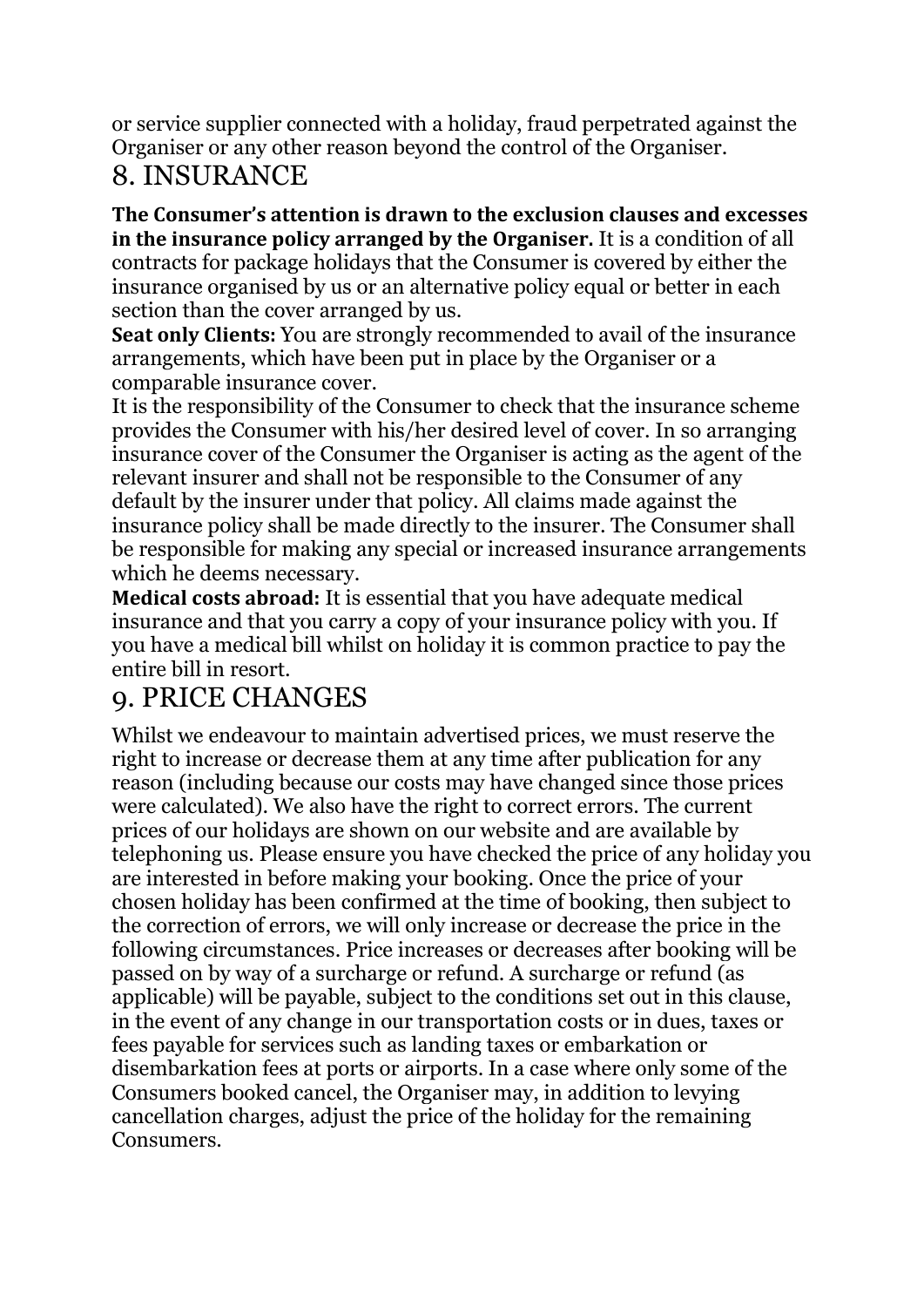Even in the above cases, only if the amount of any increase in our costs exceeds 2% of the total cost of your holiday (excluding insurance premiums and any amendment charges) will we levy a surcharge. If any surcharge is greater than 8% of the cost of your holiday (excluding insurance premiums and any amendment charges), you will be entitled to cancel your booking and receive a refund of your monies (except for any amendment charges) or alternatively purchase another holiday from us. Although insurance (where purchased through us) does not form part of your contract with us or of any "package", we will consider an appropriate refund of any insurance premiums you have paid us if you can show you are unable to use/reuse or transfer your policy in the event of cancellation or purchase of an alternative holiday.

You have 14 days from the issue date printed on the surcharge invoice to tell us if you want to pay the surcharge or, if applicable, cancel your booking and obtain a full refund of your monies. If you do not tell us that you wish to choose either of these options within this period of time, we are entitled to assume that you wish to pay the surcharge. Any surcharge must be paid with the balance of the cost of the holiday or within 14 days of the issue date printed on the surcharge invoice, whichever is the later. A refund will only be payable if the decrease in our costs exceeds 2% of the total cost of your holiday as set out above. Where a refund is due, we will pay you the full amount of the decrease in our costs. We promise not to levy a surcharge within 30 days of departure. No refund will be payable during this period either.

### 10. CONSUMERS RESPONSIBILITIES

(a) The Consumer shall check the travel documentation immediately it is furnished to him. If the Consumer considers any document is incorrect or has any query in relation to the contents he shall forthwith notify the Organiser of his concern and the Organiser shall respond as soon as possible.

(b) The Consumer is solely responsible for ensuring that he presents himself at the port of departure in sufficient time prior to the designated departure time to complete embarkation requirements. If the Consumer arrives after the check-in time stipulated in the travel documentation provided to the Consumer, the Organiser shall not be obliged to carry the Consumer and shall be entitled to treat the holiday as cancelled by the Consumer.

(c) The Consumer is restricted by regulation of carriers and executive authorities with regard to weight, type and contents of baggage which he/she may take on board the craft and/or vehicles used in connection with the holiday.

(d) The Consumer hereby agrees that he shall abide by all instructions or directions given by a member of the Organiser's staff or any crew member of a carrier's craft or vehicle used in connection with the holiday and hereby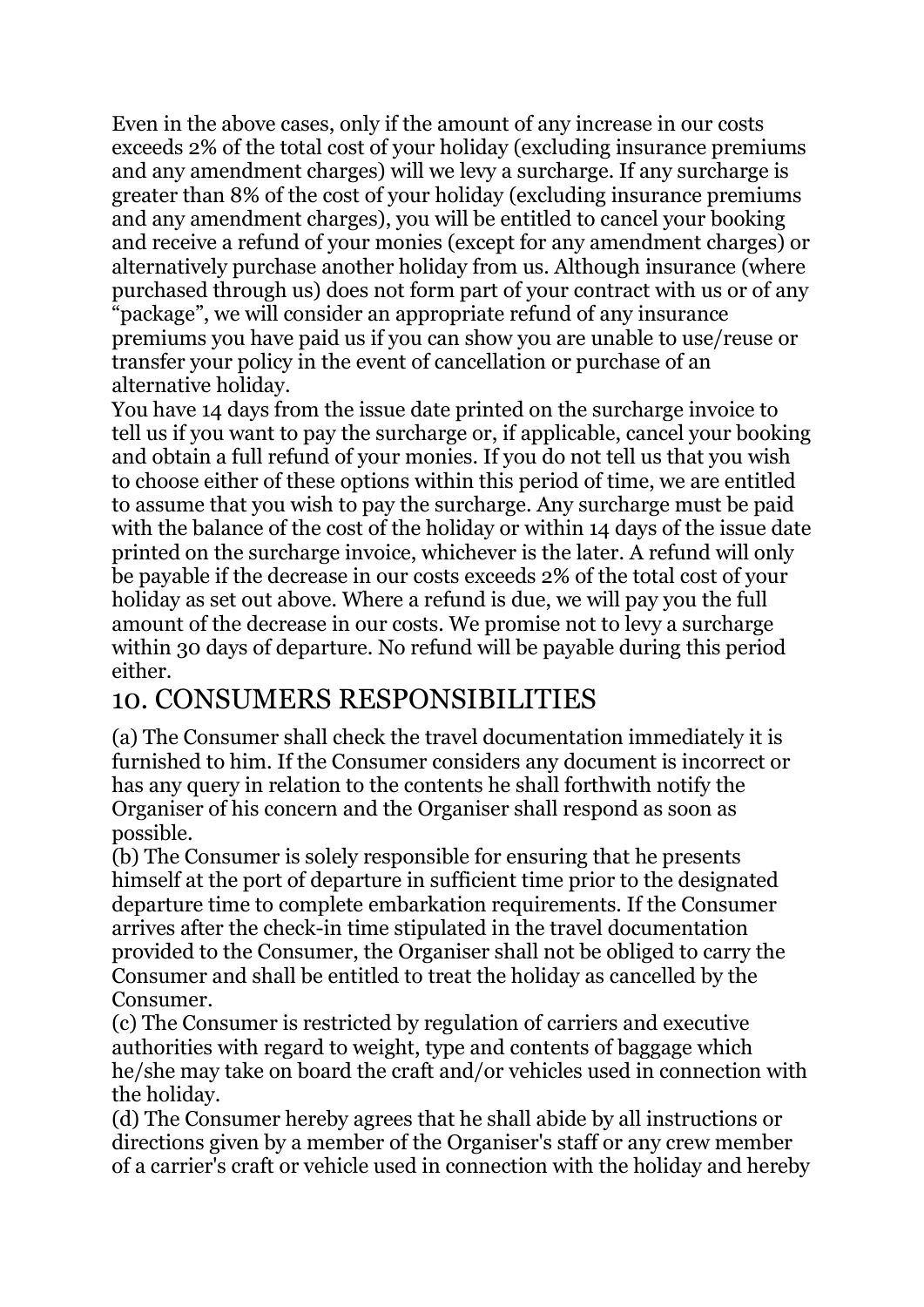agrees to indemnify the Organiser against any loss or injury suffered or incurred by any other person as a consequence of the Consumer's failure to act in accordance with any such direction or instruction.

(e) It is also the sole responsibility of the Consumer to ensure that he is in possession of all travel documentation i.e. passports, visas (where relevant) and that same are in order. The Consumer hereby agrees to indemnify the Organiser for any costs incurred by the Organiser as a consequence of the Consumer being denied transportation either as a consequence of the Consumer failing to have their travel documentation or same not being in order.

**(f) If your flight is cancelled or delayed, your flight ticket is downgraded or boarding is denied by your airline in circumstances which would entitle you to claim compensation against the airline under EC Regulation No. 261/2004 (Reg 261/04), you must pursue the airline for compensation due to you. All sums you receive or are entitled to receive from the airline concerned by virtue of Reg 261/04 represent the full amount of your entitlement to compensation or any other payment arising from such cancellation, delay, downgrading or denied boarding. This includes any disappointment, distress, inconvenience or effect on any other arrangements. Full details of these rights will be publicised at EU airports and will also be available from affected airlines. REIMBURSEMENT OF THE COST OF A FLIGHT THAT FORMS PART OF YOUR HOLIDAY IS THE RESPONSIBILITY OF THE AIRLINE AND WILL NOT AUTOMATICALLY ENTITLE YOU TO REIMBURSEMENT OF THE COST OF YOUR HOLIDAY FROM US. IN ANY CIRCUMSTANCES IN WHICH A CARRIER IS LIABLE TO YOU, BY VIRTUE OF REG 261/04, ANY LIABILITY WE MAY HAVE TO YOU UNDER OUR CONTRACT WITH YOU ARISING OUT OF THE SAME FACTS IS LIMITED TO THE REMEDIES PROVIDED UNDER REG 261/04 AS IF (FOR THIS PURPOSE ONLY) WE ARE A CARRIER. WHEN MAKING ANY PAYMENT WE ARE ENTITLED TO DEDUCT ANY MONEY WHICH YOU HAVE RECEIVED OR ARE ENTITLED TO RECEIVE FROM THE CARRIER FOR THE COMPLAINT OR CLAIM IN QUESTION. We have no liability to make any payment to you in relation to Reg 261/04 or in respect of any flight cancellation or delay, downgrading of any flight ticket or denial of any boarding as the full amount of your entitlement to any compensation or other payment (as dealt with above) is covered by the airline's obligations under Reg 261/04. If, for any reason, you do not claim against the airline and make a claim for compensation from us, you must at the time of of payment of any compensation to you, make a complete assignment to us of the rights you have against the airline in relation to the claim that gives rise to that compensation payment.** 11. LIABILITY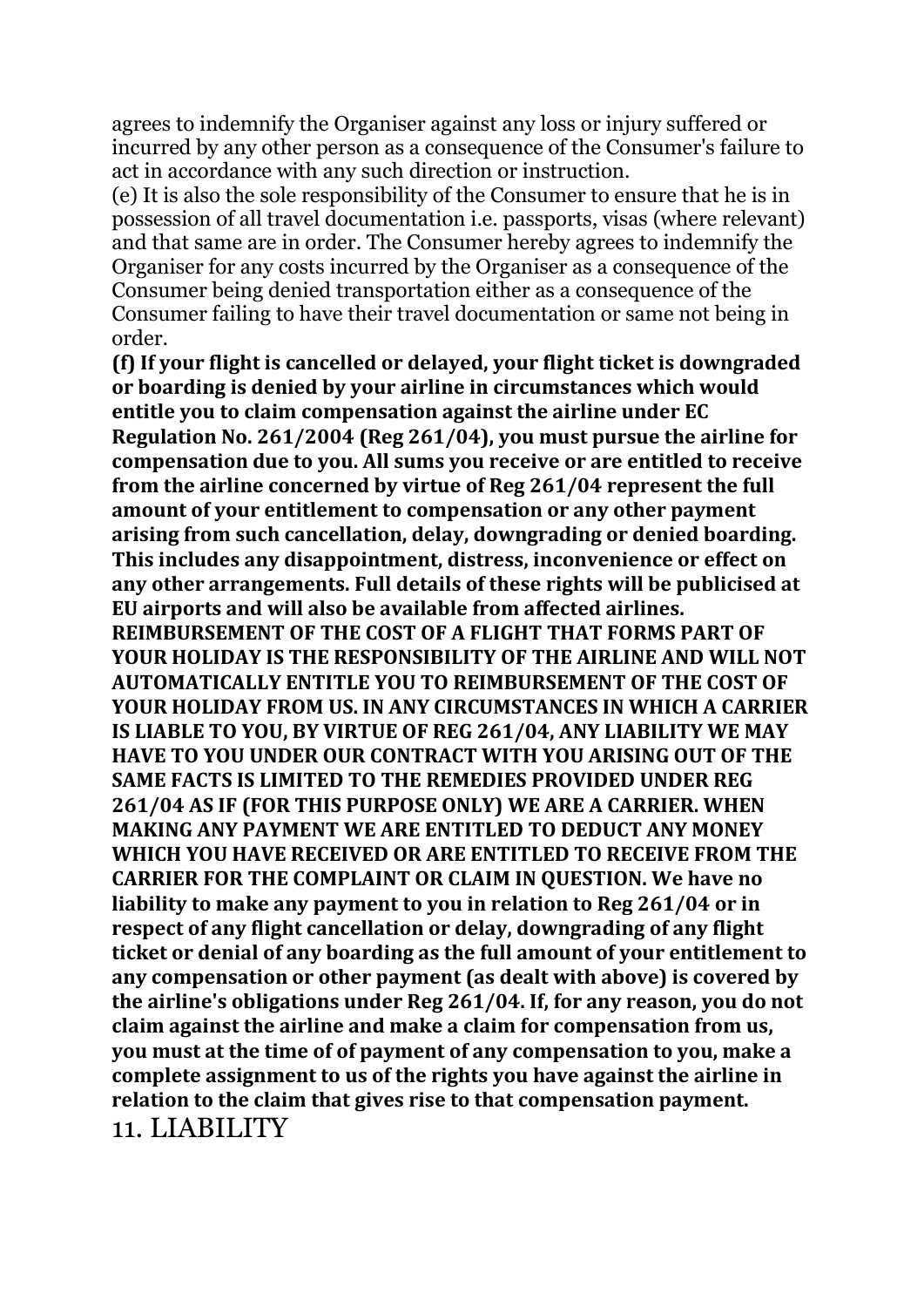The Organiser shall not be liable for any damage caused to the Consumer by the failure to perform the contract or the improper performance of the contract where the failure or the improper performance is due neither to any fault of the Organiser or Retailer acting on the Organiser's behalf nor to that of another supplier of services because:

(i) the failures which occur in the performance of the contract are attributable to the Consumer;

(ii) such failures are attributable to a third party unconnected with the provision of the services contracted for, and are unforeseen or unavoidable; (iii) such failures are due to (a) unusual and unforeseeable circumstances beyond the control of the Organiser, the Retailer acting on his behalf or other supplier of services, the consequences of which could not have been avoided even if all due care had been exercised; or (b) an event which the Organiser, the Retailer acting on his behalf or the supplier of the services, even with all due care, could not foresee or forestall. In the case of damage other than death or personal injury or damage caused by defamation or by the wilful misconduct or gross negligence of the Organiser the amount of compensation which will be paid to the Consumer will be limited to, in the case of an adult an amount equal to double the inclusive price of the holiday to the adult concerned and in the case of a minor an amount equal to the inclusive price of the holiday to the minor concerned. In respect of international air travel, the Warsaw Convention 1929 (including as amended by the Hague Protocol of 1995 and by any of the additional Montreal Protocol of 1975) or the Montreal Convention 1999 and/or for any airlines with an operating licence granted by an EU country, the EC Regulation of Air Carrier Liability No.889/2002 for national and international travel by air; in respect of rail travel, the Berne Convention 1961, in respect of carriage by sea,the Convention relating to the Carriage of Passengers and their luggage by Sea 1974 as supplemented and/or varied by any other applicable legislation from time to time in force including, but not limited to Regulation (EC) No 392/2009 (together 'The Athens Convention'); in respect of carriage by road, the Geneva Convention 1973; and, in respect of hotels, the Paris Convention 1962. If any International Convention (whether ratified in Ireland or not) applies to or governs any of the services or facilities included in the Consumer's holiday arranged or provided by the Organiser, or provided by any of the Organiser's suppliers, and the Consumer makes a claim against the Organiser of any nature arising out of death, injury, loss or damage suffered during or as a result of the provision of those services or facilities, the Organiser's liability to pay the Consumer compensation and/or the amount (if any) of the compensation payable to the Consumer by the Organiser will be limited in accordance with and/or in an identical manner to that provided for by the International Convention concerned (in each case, including, in respect of the conditions of liability, the time for bringing any claim and the type and amount of any damages that can be awarded).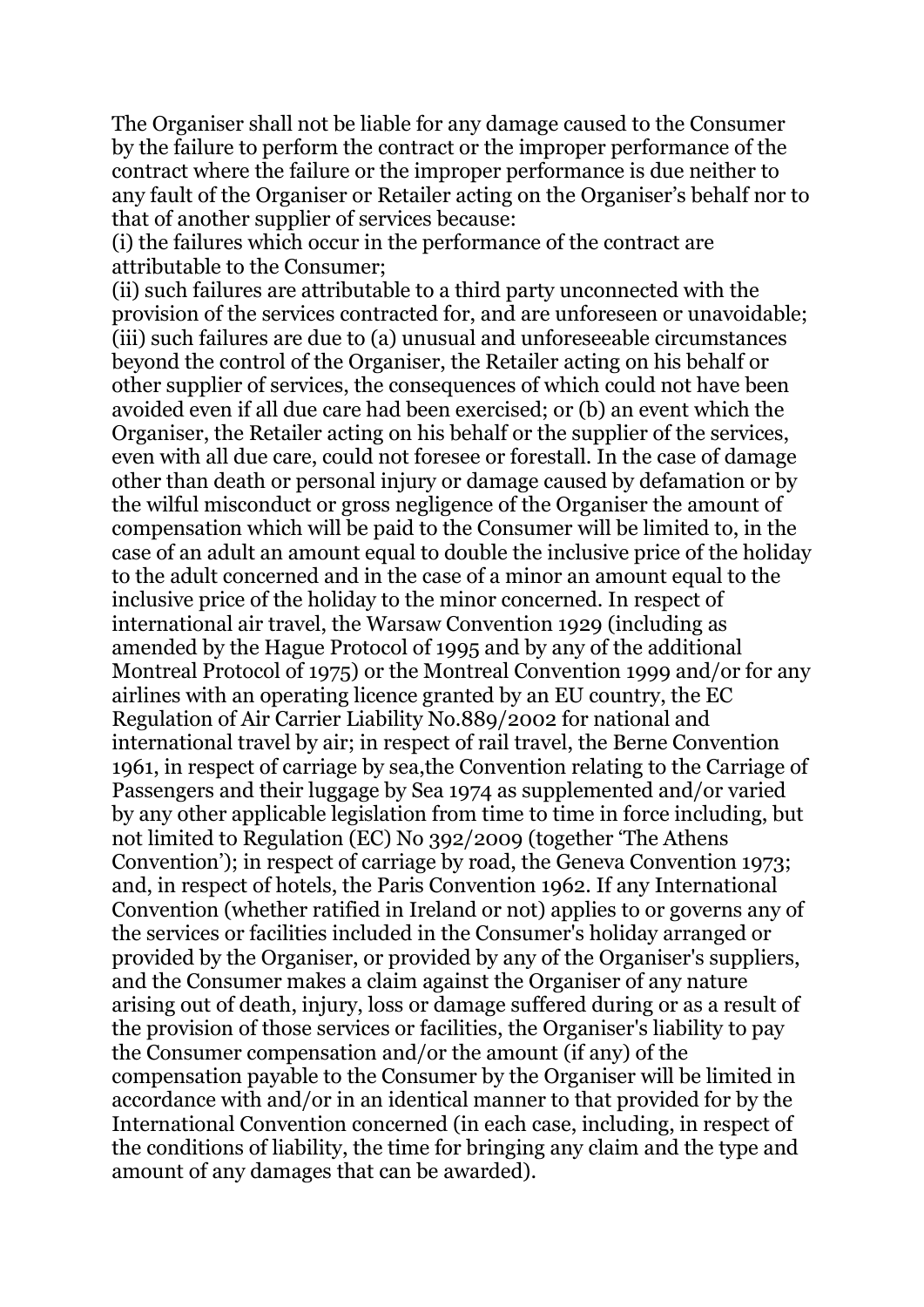#### EXCURSIONS, ACTIVITIES AND WEBSITE INFORMATION:

The information contained on our website is correct to the best of our knowledge at the time the website went live. We may provide you with information (on our website and/or when you are on holiday) about activities and excursions which are available in the area you are visiting. We have no involvement in any such activities or excursions which are neither run, supervised nor controlled in any way by us. They are provided by local operators or other third parties who are entirely independent of us. They do not form any part of your contract with us even where we suggest particular operators/other third parties and/or assist you in booking such activities or excursions in any way. We cannot accept any liability on any basis in relation to such activities or excursions. We cannot guarantee accuracy at all times of information given in relation to such activities or excursions or about the resorts/area you are visiting generally (except where this concerns the services which will form part of your contract) or that any particular excursion or activity which does not form part of our contract will take place as these services are not under our control. If you feel that any of the activities mentioned on our website which are not part of our contract are vital to the enjoyment of your holiday, write to us immediately and we will tell you the latest known situation. If we become aware of any material alterations to resort/area information and/or such outside activities which can reasonably be expected to affect your decision to book a holiday with us, we will pass on this information at the time of booking. Where we make or take any booking in resort for or from you in respect of any activity or excursion available in resort we do so solely as booking agent.This is the case regardless of whether the activity or excursion is advertised or mentioned on our website, in resort, on our e-newsletters or elsewhere.Your contract for any such activity or excursion will be with the supplier or operator of that activity or excursion.We have no liability for any such activity or excursion or for any act(s) or omission(s) of the supplier or operator or for any of its/their employees or agents or any other person(s) connected with the activity or excursion. If we are found liable in any respect for any such activity or excursion (for example in our capacity as booking agent), that liability is limited to the cost of the particular activity or excursion concerned.

#### SEA TRAVEL CONDITIONS OF CARRIAGE & INTERNATIONAL CONVENTIONS:

Land, sea and air carriers will have their own conditions of carriage with which you must comply. In the case of sea travel the provisions of the Athens Convention 1974 relating to the carriage of passengers and their luggage by sea may apply. This Convention and the sea carrier's conditions of carriage may continue to apply to you and your party throughout your stay on board the ship and during boarding and disembarkation. This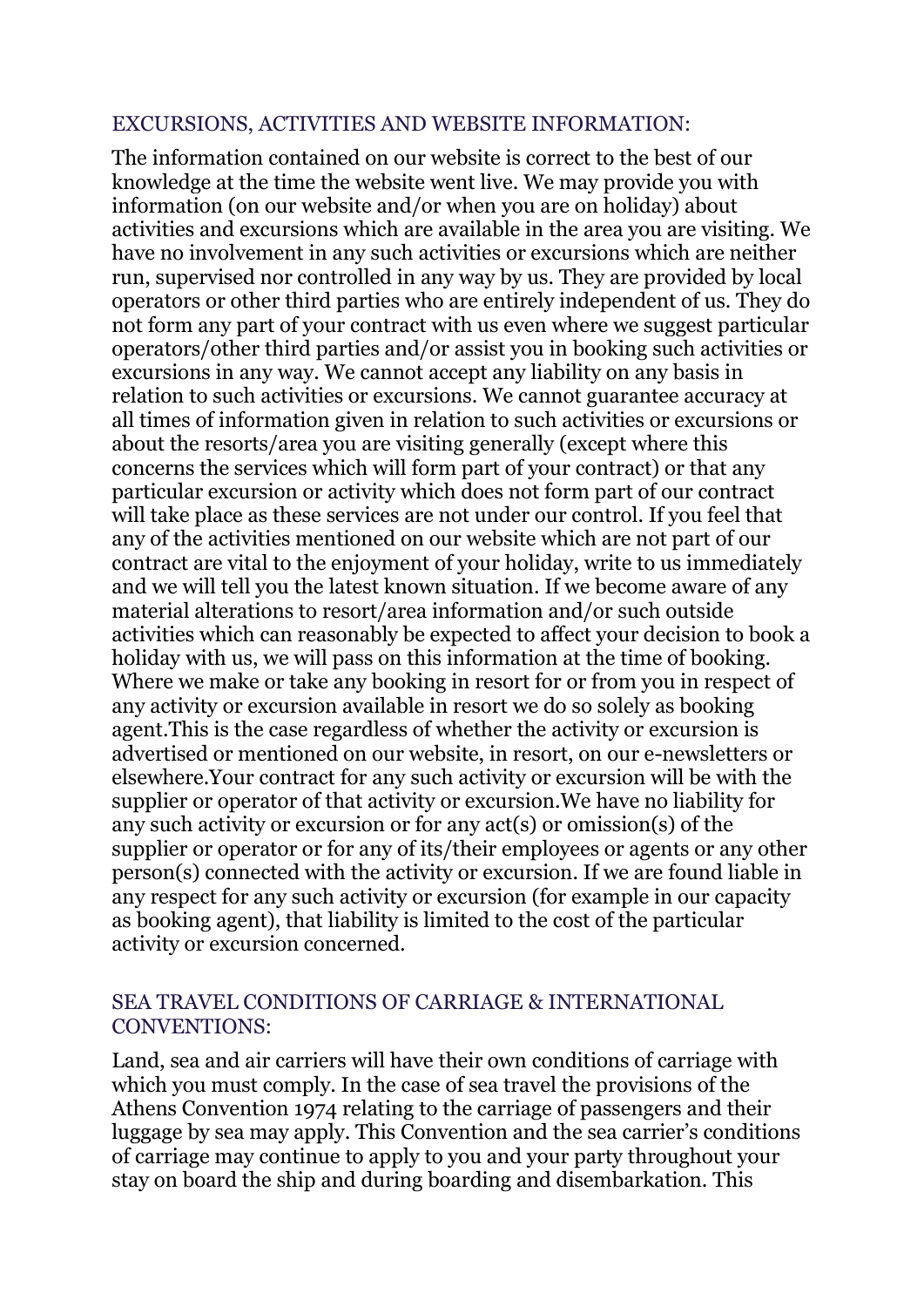Convention presumes that your baggage has been delivered undamaged unless you give full written details to the carrier (i) in the case of apparent damage before you disembark from the ship or the baggage is redelivered to you; or (ii) in the case of damage which is not apparent or of loss, within 15 days of disembarkation or from the time when the baggage should have been redelivered to you. The Athens Convention, and the carriers' conditions may limit or exclude liability for death or personal injury, or loss of or damage to luggage, and make special provisions for valuables.

THE FOLLOWING INFORMATION NOTICE SUMMARISES THE LIABILITY RULES APPLIED BY COMMUNITY AIR CARRIERS AS REQUIRED BY COMMUNITY LEGISLATION AND THE MONTREAL CONVENTION.

#### COMPENSATION IN THE CASE OF DEATH OR INJURY:

There are no financial limits to the liability for passenger injury or death. For damages up to 100,000 SDRs (Special Drawing Rights, approximately €120,000/£109,000) the air carrier cannot contest claims for compensation. Above that amount, the air carrier can defend itself against a claim by proving that it was not negligent or otherwise at fault.

#### ADVANCE PAYMENTS:

If a passenger is killed or injured, the air carrier must make an advance payment, to cover immediate economic needs, within 15 days from the identification of the person entitled to the compensation. In the event of death, this advance payment shall not be less than 16,000 SDRs (approximately  $\epsilon_{19,300}/\epsilon_{13,000}$ ).

#### PASSENGER DELAYS:

In the case of passenger delay, the air carrier is liable for damage unless it took all reasonable measures to avoid the damage or it was impossible to take such measures. The liability for passenger delay is limited to 4,694 SDRs (approximately  $\mathfrak{C}_4$ , 500/£4694).

#### BAGGAGE DELAYS:

In the case of baggage delay, the air carrier is liable for damage unless it took all reasonable measures to avoid the damage or it was impossible to take such measures. The liability for baggage delay is limited to 1,131 SDRs (approximately  $\mathfrak{C}_{1,200}/\mathfrak{L}_{1,000}$ ).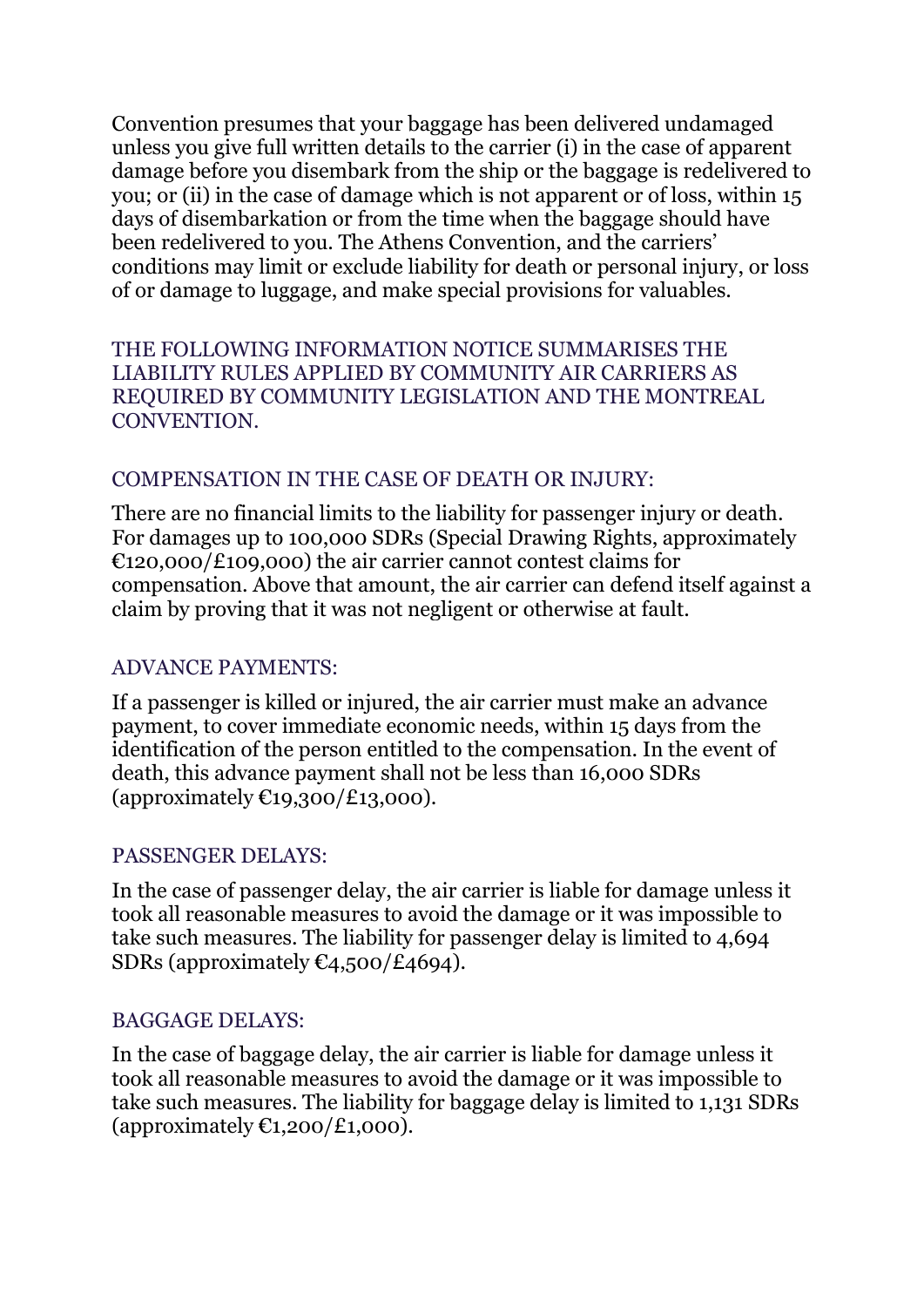#### DESTRUCTION, LOSS OR DAMAGE TO BAGGAGE:

The air carrier is liable for destruction, loss or damage to baggage up to 1,131 SDRs (approximately  $\epsilon$ 1,200/£1,000). In the case of checked baggage, it is liable even if not at fault, unless the baggage was defective. In the case of checked baggage, the carrier is liable only if at fault. **Higher limits for baggage:** A passenger can benefit from a higher liability limit by making a special declaration at the latest at check-in and by paying a supplementary fee.

#### COMPLAINTS ON BAGGAGE

If the baggage is damaged, delayed, lost or destroyed, the passenger must write and complain to the air carrier as soon as possible, in the case of damage to checked baggage, the passenger must write and complain within 7 days and in the case of delay within 21 days, in both cases from the date on which the baggage was placed at the passengers disposal.

#### LIABILITY OF CONTRACTING AND ACTUAL CARRIERS

If the air carrier actually performing the flight is not the same as the contracting air carrier, the passenger has the right to address a complaint or to make a claim for damages against either. If the name or code of an air carrier is indicated on the ticket, that air carrier is the contracting air carrier.

**Time limit for action:** Any action in court to claim damages must be brought within two years from the date of arrival of the aircraft, or from the date on which the aircraft ought to have arrived.

**Basis for the information:** The basis for the rules described above is the Montreal Convention of 28 May 1999, which is implemented in the Community by Regulation (EC) No. 2027/97 (as amended by Regulation (EC) No. 889/2002 and national legislation of the Member States). A copy of any conditions of carriage applicable to the holiday and the Conventions referred to above, can be supplied on request.

In the event of any liability on the part of the Organiser for injury, illness or death, no payment will be made unless the following conditions are complied with: (i) the Consumer must advise the Organiser in relation to the injury or illness while the Consumer is at the resort and must also write to the Organiser within three months of the completion of the holiday; (ii) the Consumer must transfer any rights that the Consumer has, in respect of such injury, illness or death against any person to the Organiser; (iii) the Consumer must co-operate fully with the Organiser to enable the Organiser or its insurers to enforce such rights

### 12. COMPLAINTS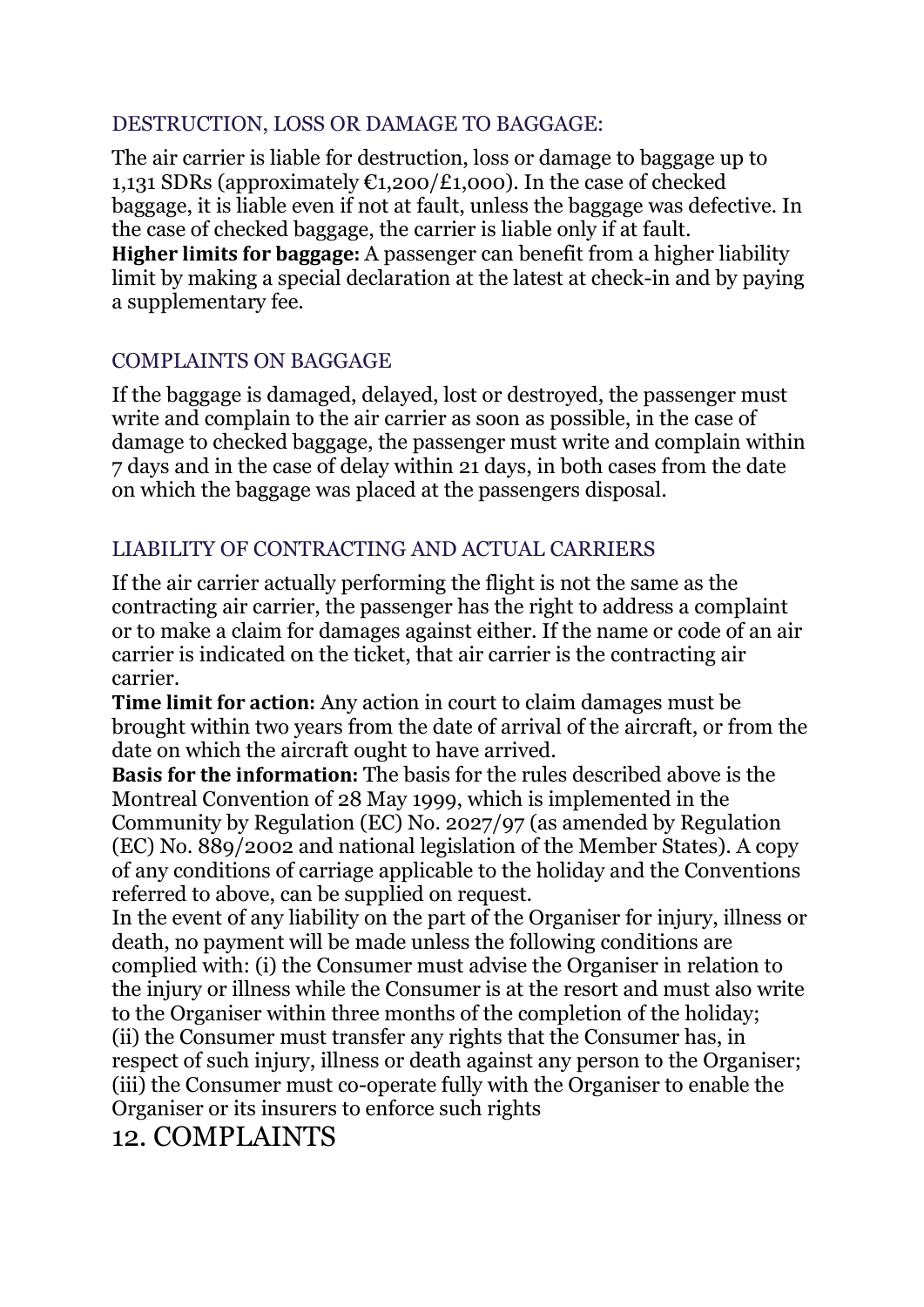(a) If the Consumer wishes to make a complaint in relation to a holiday, he must immediately inform the Organiser's representative at the location where the Consumer is when the complaint arises and shall if the Organiser requires, complete a form setting out in detail the Consumer complaint. If the Consumer fails to comply with such requirement, the Organiser shall be entitled to recover the cost from the Consumer of any additional expense incurred by it in carrying out any subsequent investigation of a complaint which is found to be unjustified.

(b) The Consumer shall be obliged to notify the Organiser in writing of any complaint within 28 days after his return to the port of departure or termination of the holiday whichever is the earlier.

(c) European Commission Online Dispute Resolution ('ODR') Platform: You can register your complaint at <http://ec.europa.eu/consumers/odr/> 13. GOVERNING LAW & JURISDICTION

English Law (and no other) will apply to your contract and to any dispute, claim or other matter of any description which arises between us (except as set out below). We both also agree that any dispute, claim or other matter of any description (and whether or not involving any personal injury) which arises between us must be dealt with by the Courts of England and Wales only unless, in the case of Court proceedings, you live in Scotland or Northern Ireland. In this case, proceedings must either be brought in the Courts of your home country or those of England and Wales. If proceedings are brought in Scotland or Northern Ireland, you may choose to have your contract and any dispute, claim or other matter of any description which arises between us governed by the law of Scotland/Northern Ireland as applicable (but if you do not so choose, English law will apply).

### 14. LATE AVAILABILITY

Close to departure date, the Organiser may occasionally offer late availability holidays where both your accommodation and/or resort may be allocated on arrival. If you have specific holiday requirements it is advisable to book named accommodation from our website to ensure any of your specific requests are met. Late availability holidays may not be on this website and may be subject to conditions other than those shown on this website and consequently one should check when booking.

# 15. FLIGHTS & FLIGHT TIMES

(i) We reserve the right to change airports, airlines or aircraft types at any time. Such changes will not be regarded as a significant change and you will not be entitled to cancel your holiday without paying the appropriate cancellation charge. Some flights may have to stop en route. Where this is known advance details are given in the flight tables, otherwise we will inform you or your travel agent. Although the flight times on our website were correct when published, they can be subject to alteration by the various Irish and Overseas airport scheduling committees or for other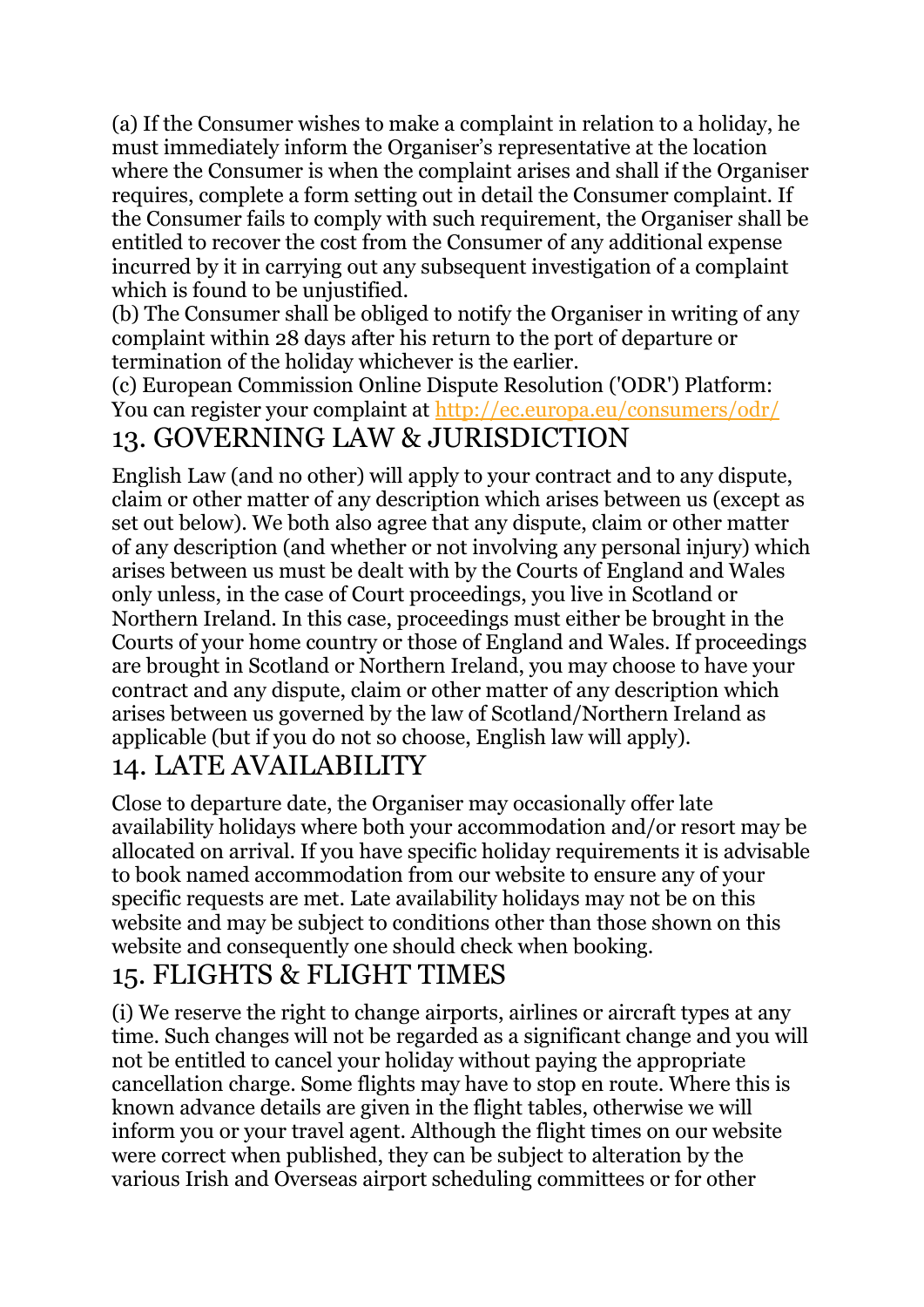reasons. You will only be entitled to cancel your holiday booking without penalty or to receive compensation when the change to your flight times is 18 hours or more. Other changes, which for example, may give a reduced time in resort cannot be compensated.

(ii) Flight timings in this website or our brochures are for guidance only and are subject to change. The confirmation invoice issued after you book will show the planned flight details. Actual flight details will be shown on flight tickets. It is possible that flight times may be changed even after tickets have been dispatched - we will contact you as soon as possible if this occurs.

(iii) Flight Only: Flight only customers must reconfirm their return flight at least 24 hours prior to departure. Contact details included in travel documents

(iv) There may be no inflight catering on some flights.

(v) Transfers to your chosen resort are by coach or mini bus. Transfers to some resorts may entail a switch to a smaller feeder bus en route.

### 16. IDENTITY OF CARRIERS

We are obliged to inform you, at time of booking, of the identity of the operating air carrier(s) which is due to perform, or likely to perform, your flight and if there are any changes to the operating air carrier(s) we are obliged to inform you of any such change(s) as soon as possible. If we don't know the identity of the operating carrier(s) at time of booking, we must inform you of same as soon as such identity is established. In all cases, we are obliged to inform you of the identity of the operating air carrier at check-in or on boarding, where no check-in is required for a connecting flight.

In accordance with EU Directive – (EC) No.2111/2005, Article 9, we are required to bring to your attention the existence of a 'Community Blacklist' which contains details of air carriers that are subject to an operating ban within the EU Community. The Community list is available for inspection at [http://ec.europa.eu/transport/modes/air/safety/air-ban/index\\_en.htm](http://ec.europa.eu/transport/modes/air/safety/air-ban/index_en.htm) 17. CUSTOMER PROTECTION

If your flight is departing from an airport in **Northern Ireland** or **Great Britain**, the Organiser of your holiday is Ski Beat Limited trading as Ski Beat which provides full financial protection for its package holidays by way of its Air Travel Organiser's Licence number 3276. When you buy an ATOL protected flight or flight inclusive holiday from us you will receive an ATOL Certificate. This lists what is financially protected, where you can get information on what this means for you and who to contact if things go wrong. We will provide you with the services listed on the ATOL Certificate (or a suitable alternative). In some cases, where are not able do so for reasons of insolvency, an alternative ATOL holder may provide you with the services you have bought or a suitable alternative (at no extra cost to you).